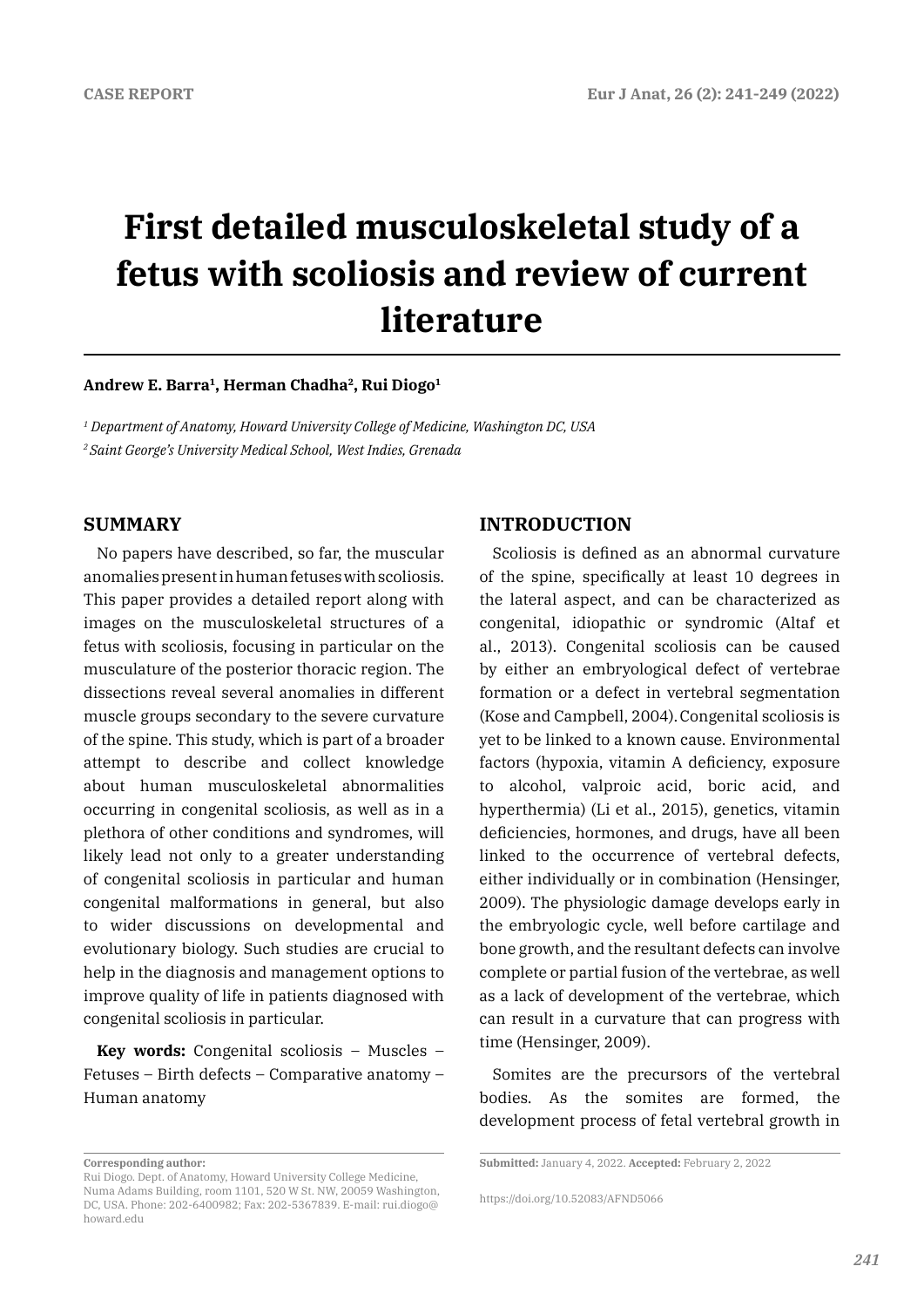the human fetus starts at about 3 to 5 weeks (Erol et al., 2002; Larsen, 1997). Somitogenesis is the mechanism by which the precursor spine tissue is segmented; formation of somitogenesis happens between 20 and 30 days after conception, in the first month of pregnancy (Erol et al., 2002; Larsen, 1997). However, at 6 to 8 weeks, the somites begin to segment, and therefore congenital defects can arise long before chondrification and ossification in this process. Even earlier, during the development of the vertebral mesenchymal anlage in weeks 4 to 5, a vertebral defect can be seen for the first time (Erol et al., 2002; Larsen, 1997). The intersegmental artery and a differential in nutritional blood flow are thought to be closely linked to the development of the definitive vertebral body, as cells closest to the artery tend to divide more quickly (Tanaka and Uhthoff, 1981a, b). The problem does not seem to be caused by the notochord; however, it tends to be caused by the intersegmental arteries during resegmentation: e.g., the cartilaginous anlage of the vertebral body has been shown to have malformations, allowing for certain theories regarding the pathogenesis of congenital scoliosis (Tanaka and Uhthoff, 1981a, b). Importantly, the changes occur early in the pregnancy; no vertebral changes have been observed in fetuses older than 16 weeks (Tanaka and Uhthoff, 1981a, b). Vertebral deformities may thus be caused by a lack of vertebral development and structures, such as hemivertebra, or a failure of segmentation, causing defects of the intervertebral disk, which involves unilateral and segmented bars on the anterior and posterior sides of the spine, or a mixture of the two. Since various sections of the vertebral body and posterior elements may be involved to differing degrees, many classification schemes have been created (Tanaka and Uhthoff, 1981a, b).

So far, no papers have described the muscular anomalies present in human fetuses with scoliosis, as is also the case for many other conditions and syndromes occurring in humans. In order to reduce this key lack of knowledge, which is critical medical knowledge, in the last years Diogo and his colleagues have been actively working on the normal and 'abnormal' phenotypic embryonic and

fetal development of human muscles (Alghamdi et al. 2017, 2018; Boyle et al., 2020; Crowley et al., 2019; Diogo et al., 2015a, b; 2019a, b; Gondre-Lewis et al., 2016; Karauda et al., 2021; Olewnik et al., 2018; Yurasakponget al., 2020). The present work is therefore done in the context of this wider comparative project. Namely, this paper provides the first detailed description of –including several anatomical images showing– the musculoskeletal structures of a human fetus with scoliosis, focusing in particular on the musculature of the posterior thoracic region. Due to the rarity of human fetuses with scoliosis that are available for dissection, information about a single individual is indeed a crucial contribution to comparative and pathological human anatomy. Specifically, this paper compares the results obtained with the very scarce anatomical information available in the literature about this condition, and discusses the data gathered, taking into account previous observations by the authors concerning other medical conditions and broader current evolutionary and developmental discussions.

# **MATERIALS AND METHODS**

A male fetus with scoliosis –approximately between 16 to 20 gestational weeks– was dissected at Rui Diogo's lab, Department of Anatomy, Howard University College of Medicine (Fig. 1). The fetus is part of a collection obtained in the 1980s by Professor Aziz, which was donated to Diogo's lab for research. It was preserved in alcohol. Standard microdissection instruments were used for the dissections. The microdissections were bilateral and mostly focused on muscles, with nerves and major blood vessels maintained wherever possible. The deeper muscles were observed after the superficial muscles were cut close to their attachment. Complete detachment was avoided in order to maintain the muscle's integrity for future research. The following characteristics of each muscle were observed: 1) presence/absence, 2) origin, 3) insertion, 4) variation in number of bellies and/or tendons, and 5) overall muscular configuration. Muscles were compared to those of 'normal' human adults as well as 'normal' fetuses, based on descriptions based on works by Diogo and colleagues (see above). At each point of the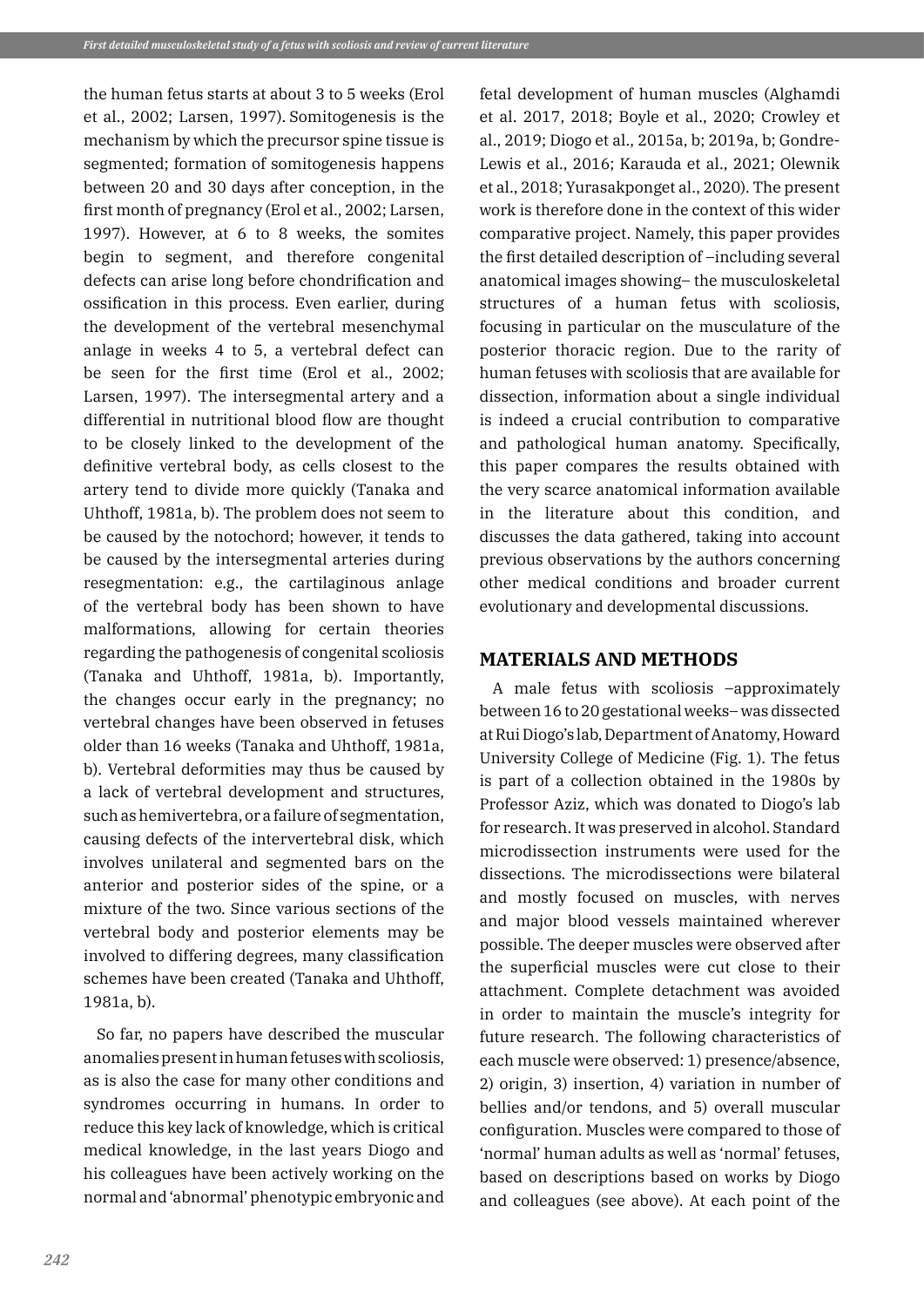dissection, images were taken as a guide using a professional Nikon D90 camera with an AF-S Micro NIKON 60 mm lens to record various anatomical regions. To highlight a particular muscle, close images were taken and labeled accordingly. For size comparison, each photograph included a regular centimeter scale.

## **RESULTS**

#### **External features**

Upon inspection of the posterior thorax, severe curvature of the spine is appreciated with overall appearance of the fetus leaning to the left side (Figs. 1-2). There is also evidence of tilted, uneven shoulders, with the left shoulder blade protruding more than the right, prominence of the ribs on the left side, and uneven waistline with the left hip higher than the contralateral side.

## **Posterior thoracic Musculature**

Upon reflecting the left trapezius, measurements revealed that the left trapezius was approximately 0.5 cm greater than the right side. Apart from this, the trapezius of both sides has a normal configuration, attaching to the spinous processes of the vertebrae C7-T12, the spine of the scapula, and the superior nuchal line (Fig. 3). A thin muscle layer of the latissimus dorsi was appreciated bilaterally, of approximately equal measurements, and a normal configuration, attaching to the vertebral spines from T7 to the sacrum and inferior angle of the scapula (Fig. 4). The levator scapulae also has a normal overall configuration, originating from the transverse processes of C1- C4 vertebrae, but was abnormally fused with the trapezius muscle (Fig. 5). The splenius capitis has a normal configuration, attaching to the ligamentum nuchae and spines of C7-T6 vertebrae (Fig. 6). The



**Fig. 1.-** Posterior view of the fetus, showing a prominent left sided curvature of the spine.



**Fig. 2.-** Anterior view of the fetus, showing a prominent left sided curvature of the spine.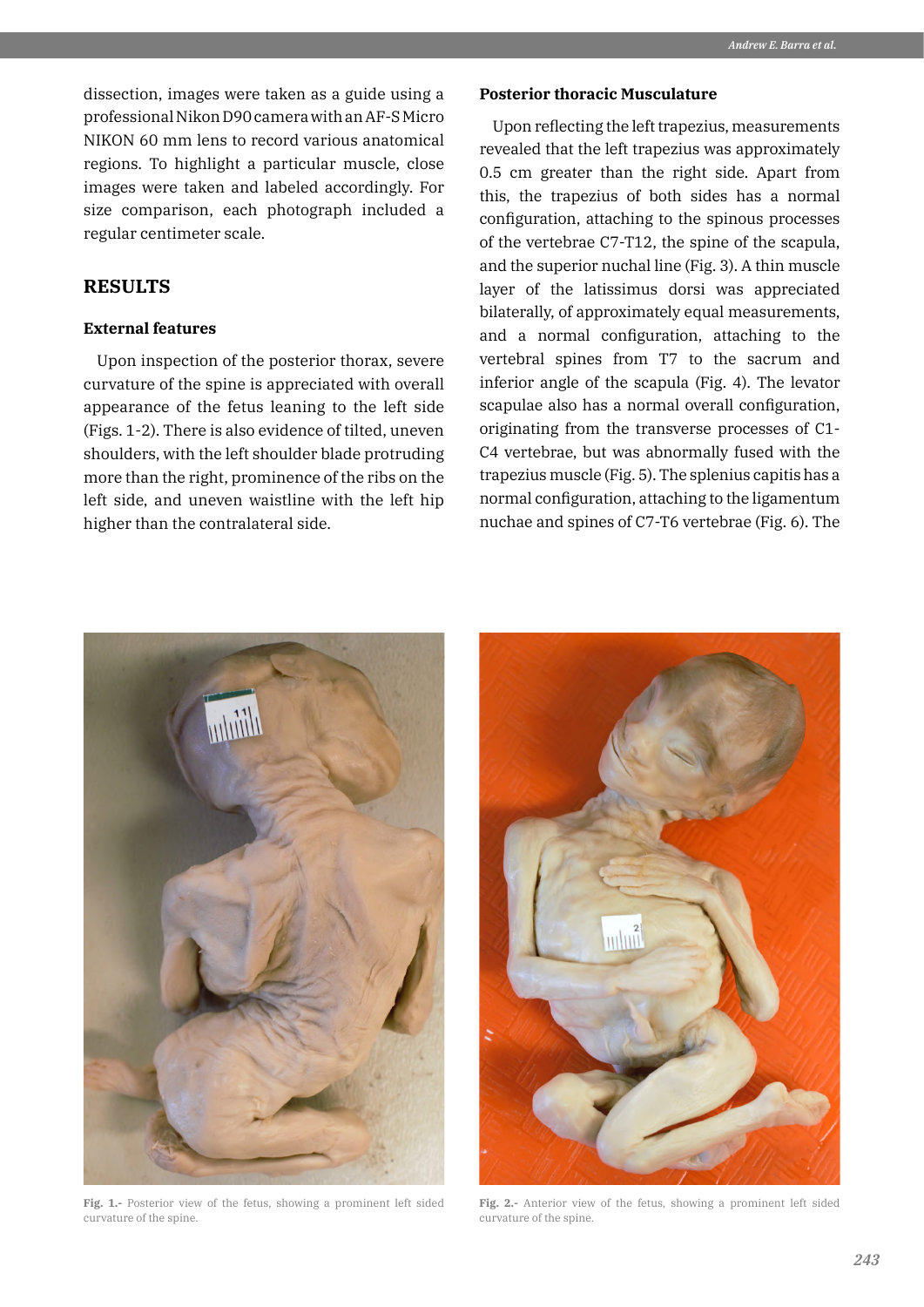

**Fig. 3.-** This image shows the trapezius muscle properly attached to the spinous processes C7-C12, spine of the scapula and the superior nuchal line.



**Fig. 4.-** View showing of the latissimus dorsi.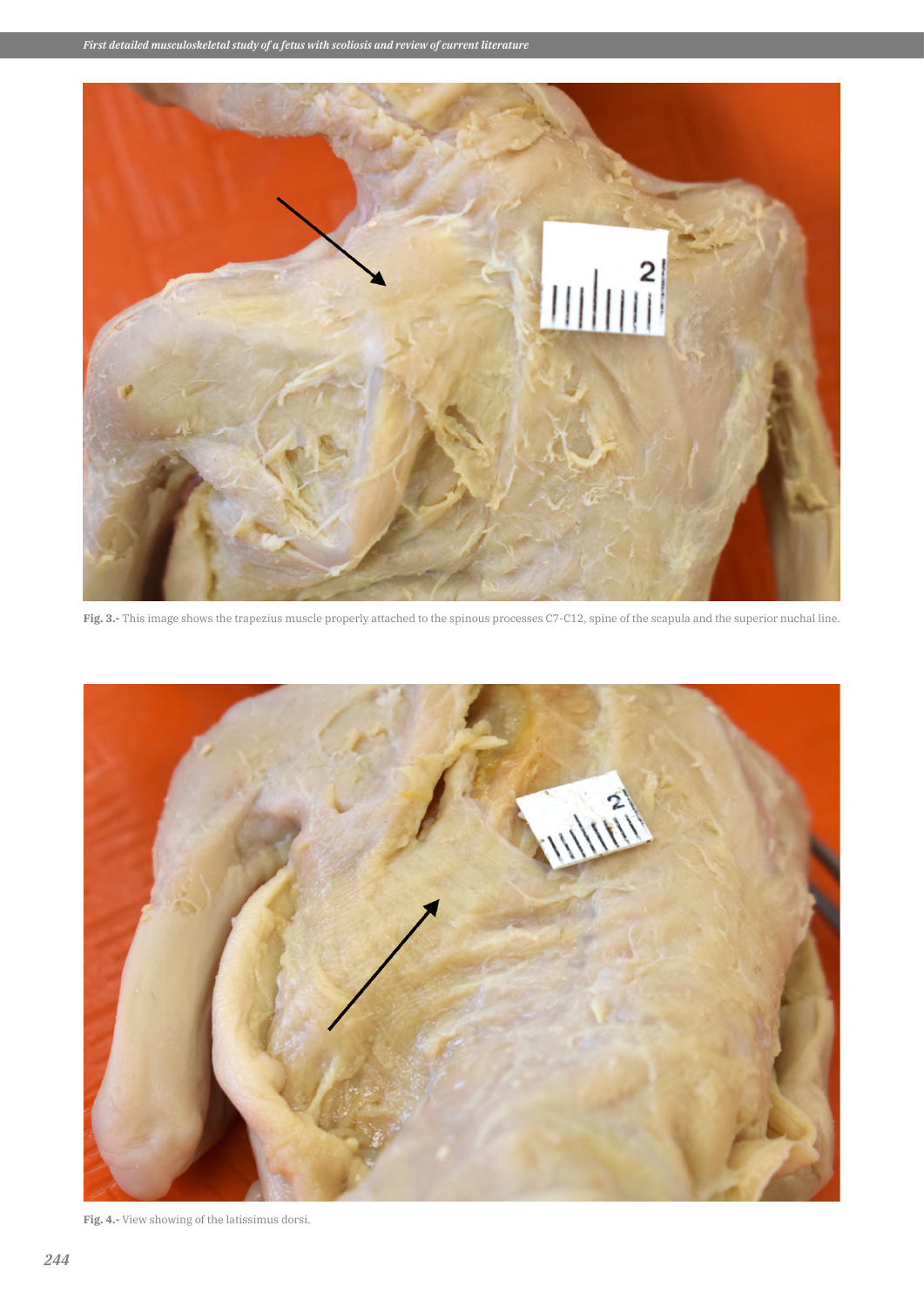supraspinatus, infraspinatus, and teres minor had mainly normal attachments (Fig. 7): distally to the superior, middle, inferior facets on the greater tubercle of the humerus, respectively. There was a thin layer of short muscle fibers between the medial border of the scapula and the neural tissues in the back, which seemed to correspond to a very underdeveloped rhomboid major and minor. Erector spinae muscles were fused and difficult to distinguish (Fig. 8). The other muscles of the body seemed to have the typical configuration for a male fetus of this age. In Table 1 we summarize the muscular anomalies we found in this fetus.

**Table 1.** Normal musculature vs. anomalous musculature observed in a fetus with congenital scoliosis.

| Normal musculature                                                                 | Anomalous musculature                                 |
|------------------------------------------------------------------------------------|-------------------------------------------------------|
| Trapezius muscle<br>approximately equal lengths<br>bilaterally                     | Trapezius muscle 0.5 cm<br>greater on left than right |
| Levator scapulae separated<br>from trapezius                                       | Levator scapulae fused<br>with trapezius              |
| Erector spinae muscles<br>separate into spinalis,<br>Longissimus, and iliocostalis | Erector spinae muscle<br>fused                        |

## **DISCUSSION**

Since small spinal deformities frequently go undetected, the true incidence of congenital scoliosis in the general community remains unknown. Congenital intervertebral or vertebral body defects cause an imbalance in the trunk's longitudinal development in around 10% of cases of structural scoliosis (Burnei et al., 2015; Hedequist and Emans, 2004, 2007; Oestreich et al., 1998). Girls have a 2.5:1 chance of developing congenital scoliosis compared to boys (Jaskwhich et al., 2000; Konieczny et al., 2013). Curves appear equally often to the left and right. The incidence of the curve varies by degree of the spine: upper thoracic: 33%, lower thoracic: 31%, thoracolumbar: 20%, lumbar: 11%, and lumbosacral: 5% (Terminology Committee, 1976). The affected fetus in our case was a male, which is not consistent with the recorded higher frequency of females relative to males.

In the male fetus analyzed for this study, it was observed that various anomalies occur in the musculoskeletal system (Figs. 1-8; Table 1). Other studies have shown that patients with



**Fig. 5.-** View showing the left levator scapulae abnormally fused to the trapezius muscle.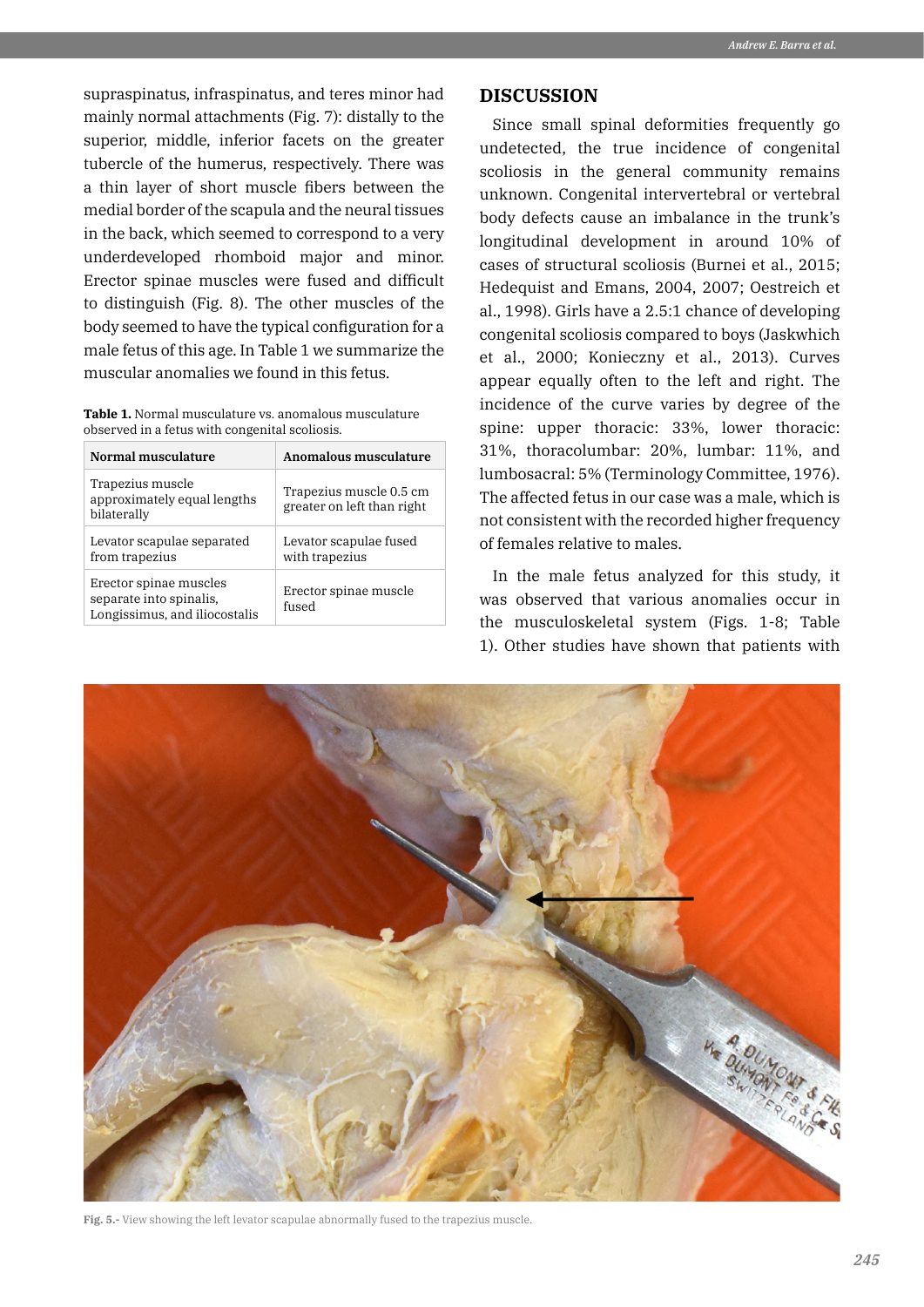

**Fig. 6.-** View showing the splenius capitis attached to the ligamentum nuchae and spines of C7-T6 vertebrae.



**Fig. 7.-** View showing the supraspinatus, infraspinatus and teres minor attached distally to the superior, middle, inferior facets on the greater tubercle of the humerus, respectively.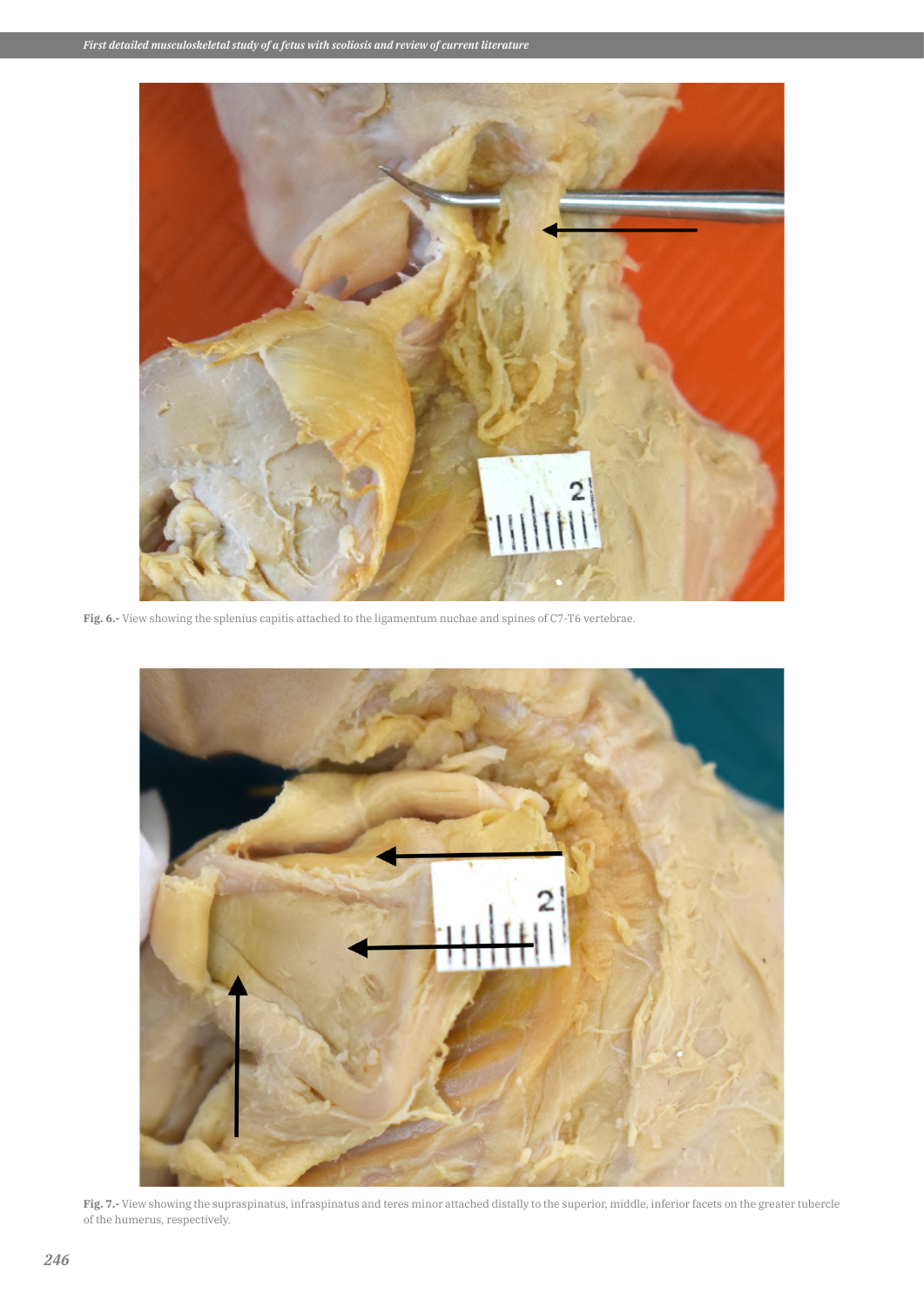

**Fig. 8.-** View showing of the erector spinae muscles which were fused together.

congenital scoliosis may have anomalies in other organ systems in as many as 61 percent of cases (Beals et al., 1993; Shen et al., 2013). Since the spine, genitourinary tract, musculoskeletal system, and cardiovascular system all develop during similar times, an embryonic insult to one or more of these systems may occur. Therefore, defects of one system should prompt evaluation of the other related systems to be evaluated as well. For instance, congenital spinal deformity is also linked to clubfoot, developmental dysplasia of the shoulder, limb hypoplasia, and Sprengel's deformity (Hensinger, 2009). Overall, the patient must be evaluated extensively for musculoskeletal abnormalities, as these are the most prominent organ system anomalies involved with congenital scoliosis (Hedequist and Emans, 2004, 2007). Since congenital abnormalities are linked to congenital scoliosis in the thoracic and lumbar spine, the entire spine, including the cervical spine, must be examined (Arlet et al., 2003; Beals et al., 1993).

However, as noted above, not only such correlational studies are missing in the literature, but even detailed studies of soft tissue anomalies seen in specific conditions, such as scoliosis, are also missing in the literature, which prevents a deep knowledge and understanding of birth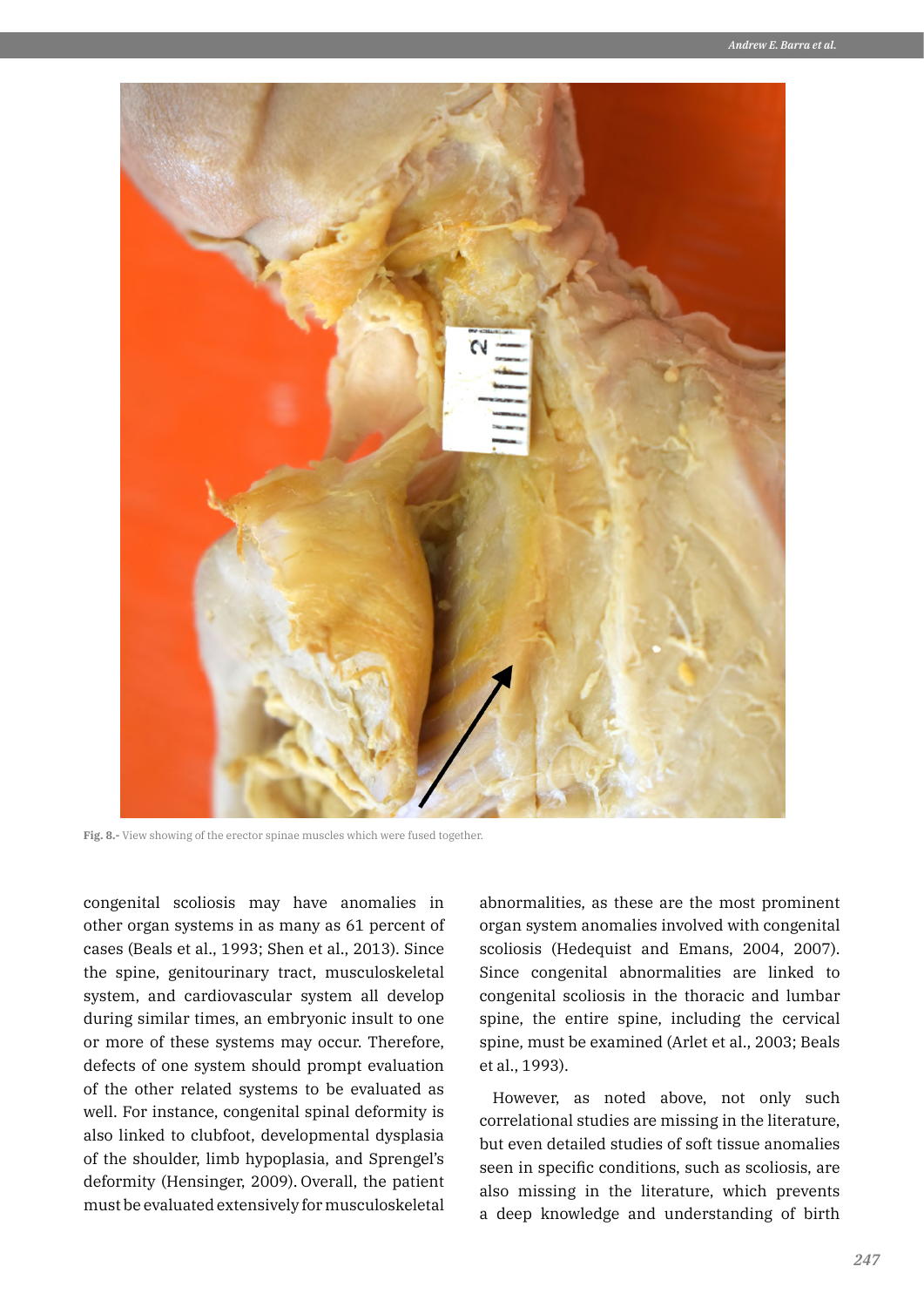defects in general. In this study, the first detailed one of a fetus with scoliosis, did reveal a series of muscle anomalies, including abnormal muscle lengths and fused muscles (Table 1). However, further studies are needed to determine if these anomalies are consistently present in other fetuses having this condition, as well as in other organ systems. It is absolutely crucial to study correlational features and associated syndromes in detail, because the detection of less apparent defects can have a significant impact on the patient's overall well-being, maybe even more so than the discovery of more obvious defects. Additionally, the best management of these complex spine deformities would require a complete knowledge of the natural history of the deformity, as well as treatment principles. New imaging techniques such as three-dimensional computed tomography (CT) and magnetic resonance imaging (MRI) are useful for studying the underlying deformity and learning how dynamic deformities evolve (Van Goethem et al., 2007). Careful monitoring with radiographic assistance aids in determining if surgical intervention is needed (Van Goethem et al., 2007).

However, it should be pointed out that, at this point, current techniques, including MRI, often do not allow to mirror the fine details that can be detected in microdissections, such as the very tiny abnormal bundles of fibers connecting muscles such as trapezius and the levator scapulae in the fetus dissected by us. Therefore, studies such as this one are crucially needed for a greater understanding of congenital scoliosis in particular, but also of human congenital malformations in general, as well as to help in the diagnosis and management options to improve quality of life in patients diagnosed with congenital scoliosis in particular.

#### **REFERENCES**

ALGHAMDI, MA, ZIERMANN JM, GREGG L, DIOGO R (2017) A detailed musculoskeletal study of a fetus with anencephaly and spina bifida (craniorachischisis), and comparison with other cases of human congenital malformations. *J Anat*, 230: 842-858.

ALGHAMDI M, DIOGO R, IZQUIERDO R, PASTOR FJ, DE PAZ F, ZIERMANN J (2018) Detailed musculoskeletal study of a fetus with trisomy 18 (Edwards syndrome) with Langer's axillary arch, and comparison with other cases of human congenital malformations. *J Anat Sci Res*, 1: 1-8.

ALTAF F, GIBSON A, DANNAWI Z, NOORDEEN H (2013) Adolescent idiopathic scoliosis. *BMJ*, 2013: 346.

ARLET V, ODENT T, AEBI M (2003) Congenital scoliosis. *Eur Spine J*, 12: 456-463.

BEALS RK, ROBBINS JR, ROLFE B (1993) Anomalies associated with vertebral malformations. *Spine*, 18: 1329-1332.

BOYLE EK, MAHON V, DIOGO R (2020) Muscles lost in our adult primate ancestors still imprint in US: on muscle evolution, development, variations, and pathologies. *Curr Mol Biol Rep*, 6: 32-50.

BURNEI G, GAVRILIU S, VLAD C, GEORGESCU I, GHITA RA, DUGHILĂ C, ONILĂ A (2015) Congenital scoliosis: an up-to-date. *J Med Life*, 8: 388.

CROWLEY B, STEVENSON S, DIOGO R (2019) Radial polydactyly: putting together evolution, development and clinical anatomy. *J Hand Sur*, 44: 51-58.

DIOGO R, ESTEVE-ALTAVA B, SMITH C, BOUGHNER JC, RASSKIN-GUTMAN D (2015a) Anatomical network comparison of human upper and lower, newborn and adult, and normal and abnormal limbs, with notes on development, pathology and limb serial homology vs. homoplasy. *PloS One*, 10: e0140030.

DIOGO R, SMITH CM, ZIERMANN JM (2015b) Evolutionary developmental pathology and anthropology: A new field linking development, comparative anatomy, human evolution, morphological variations and defects, and medicine. *Dev Dyn*, 244: 1357-1374.

DIOGO R, SIOMAVA N, GITTON Y (2019a) Development of human limb muscles based on whole-mount immunostaining and the links between ontogeny and evolution. *Development*, 146: 131-150.

DIOGO R, ZIERMANN JM, SMITH C, ALGHAMDI M, FUENTES JS, DUERINCKX A (2019b) First use of anatomical networks to study modularity and integration of heads, forelimbs and hindlimbs in abnormal anencephalic and cyclopic vs normal human development. *Sci Rep*, 9: 1-25.

EROL B, KUSUMI K, LOU J, DORMANS JP (2002) Etiology of congenital scoliosis. *Uni Penn Orthop* J, 15: 37-42.

GONDRÉ LEWIS MC, GBOLUAJE T, REID SN, LIN S, WANG P, GREEN W, HERMAN MM (2015) The human brain and face: mechanisms of cranial, neurological and facial development revealed through malformations of holoprosencephaly, cyclopia and aberrations in chromosome 18. *J Anat*, 227: 255-267.

HEDEQUIST D, EMANS J (2004) Congenital scoliosis. *JAAOS*, 12: 266- 275.

HEDEQUIST D, EMANS J (2007) Congenital scoliosis: a review and update. *J Pediat Orthop*, 27: 106-116.

HENSINGER RN (2009) Congenital scoliosis: etiology and associations. *Spine*, 3: 1745-1750.

HENSINGER RN, LANG JE, MACEWEN GD (1974) Klippel-Feil syndrome; a constellation of associated anomalies. *J Bone Joint Surg*, 56: 1246-1253.

JASKWHICH D, ALI RM, PATEL TC, GREEN DW (2000) Congenital scoliosis. *Curr Opinion Pediatr*, 12: 61-66.

KARAUDA P, PAULSEN F, POLGUJ M, DIOGO R, OLEWNIK L (2021) Morphological variability of the fibularis tertius tendon in human fetuses. *Folia Morphol (Warsz)*, 2021: doi: 10.5603/FM.a2021.0039.

KONIECZNY MR, SENYURT H, KRAUSPE R (2013) Epidemiology of adolescent idiopathic scoliosis. *J Children's Orthop*, 7: 3-9.

KOSE N, CAMPBELL RM (2004) Congenital scoliosis. *Med Sci Monitor*, 10: RA104-RA110.

LARSEN W (1997) Differentiation of the somites and the nervous system: segmental development and integration. *Human Embryol*, 1997: 73-104.

LI Z, YU X, SHEN J (2015) Environmental aspects of congenital scoliosis. *Environm Sci Pollution Res*, 22: 5751-5755.